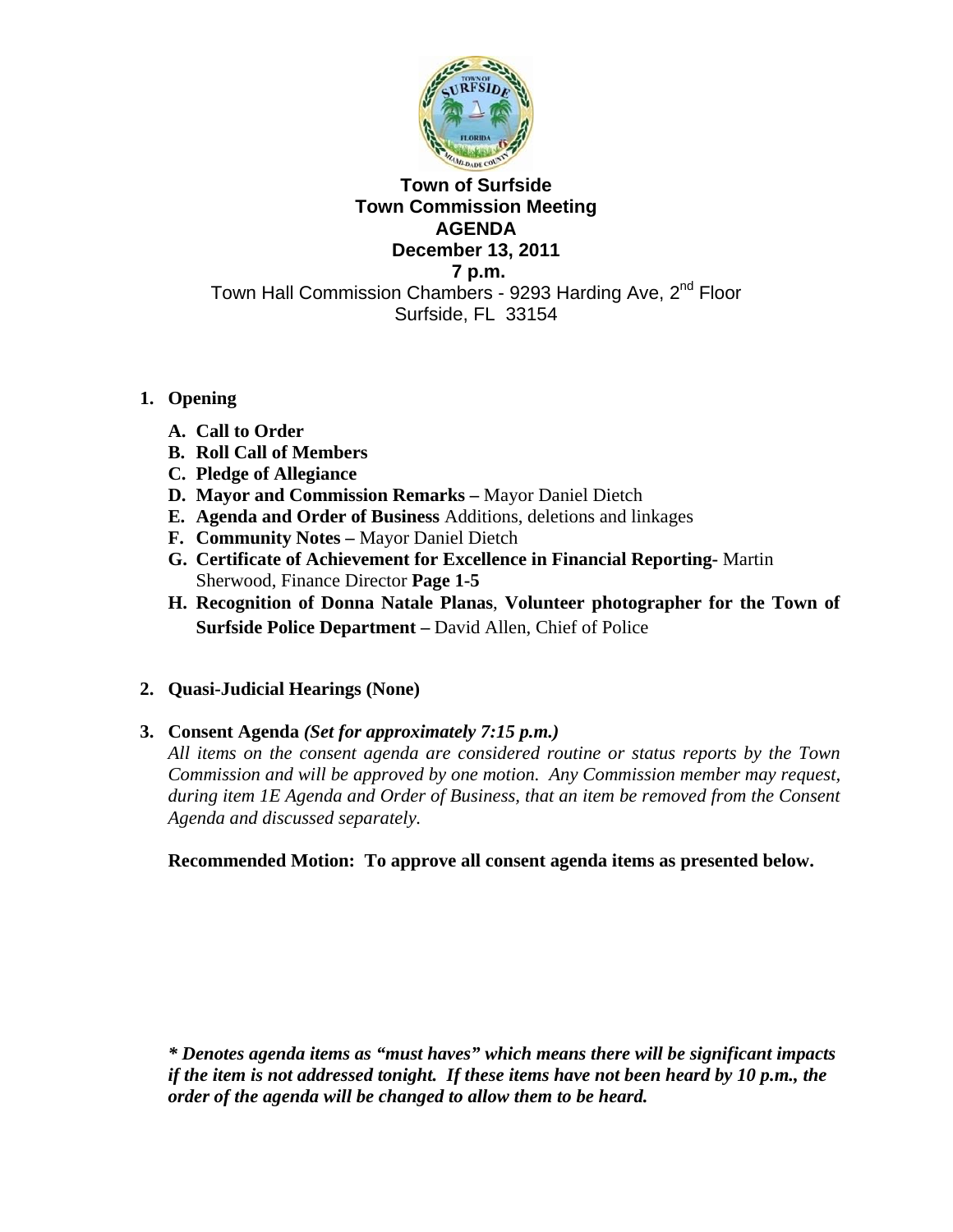- **A. Minutes** October 11, 2011 Commission Meeting Minutes **Page 6-24**  November 8, 2011 Commission Meeting Minutes **Page 25-34**
- **B. Budget to Actual Summary as of September 30, 2011-** Martin Sherwood, Finance Director **Page 35-36**
- **\*C. Town Manager's Report (Points of Light)** Roger M. Carlton, Town Manager **Page 37-97**
- **\*D. Town Attorney's Report** Lynn M. Dannheisser, Town Attorney **Page 98-102**  1. Miami Dade Commission on Ethics and Public Trust Campaign Skills Seminar **Page 103**
- **E. Projects Progress Report** Calvin, Giordano and Associates, Inc. **Page 104-106**
- **\*F. JGB Bank Temporary Construction Fence-** Sarah Sinatra, Town Planner **Page 107-113**
- **\*G. Proposed agreement with the Miami-Dade State Attorney's Office to prosecute criminal municipal ordinances –** David Allen, Chief of Police **Page 114-122**
- **4. Ordinances**

*(Set for approximately \_N/A\_ p.m.) (Note: Good and Welfare must begin at 8:15)* 

 **A. Second Readings (Ordinances and Public Hearing)**

**None** 

- **B. First Readings Ordinances** *(Set for approximately 7:20 p.m.) (Note: Good and Welfare must begin at 8:15)* 
	- **\*1. Temporary Construction Fences** Sarah Sinatra, Town Planner **Page 123-127**

**AN ORDINANCE OF THE TOWN COMMISSION OF THE TOWN OF SURFSIDE, FLORIDA AMENDING CHAPTER 90 "ZONING" AND SPECIFICALLY AMENDING SECTION 90-56.1 "CONSTRUCTION FENCING" OF THE TOWN OF SURFSIDE CODE OF ORDINANCES PROVIDING FOR INCLUSION IN THE CODE; REPEALING ALL ORDINANCES OR PARTS OF ORDINANCES IN CONFLICT HEREWITH; AND PROVIDING FOR AN EFFECTIVE DATE.** 

**[This Ordinance provides design review standards for awnings in the downtown business district]**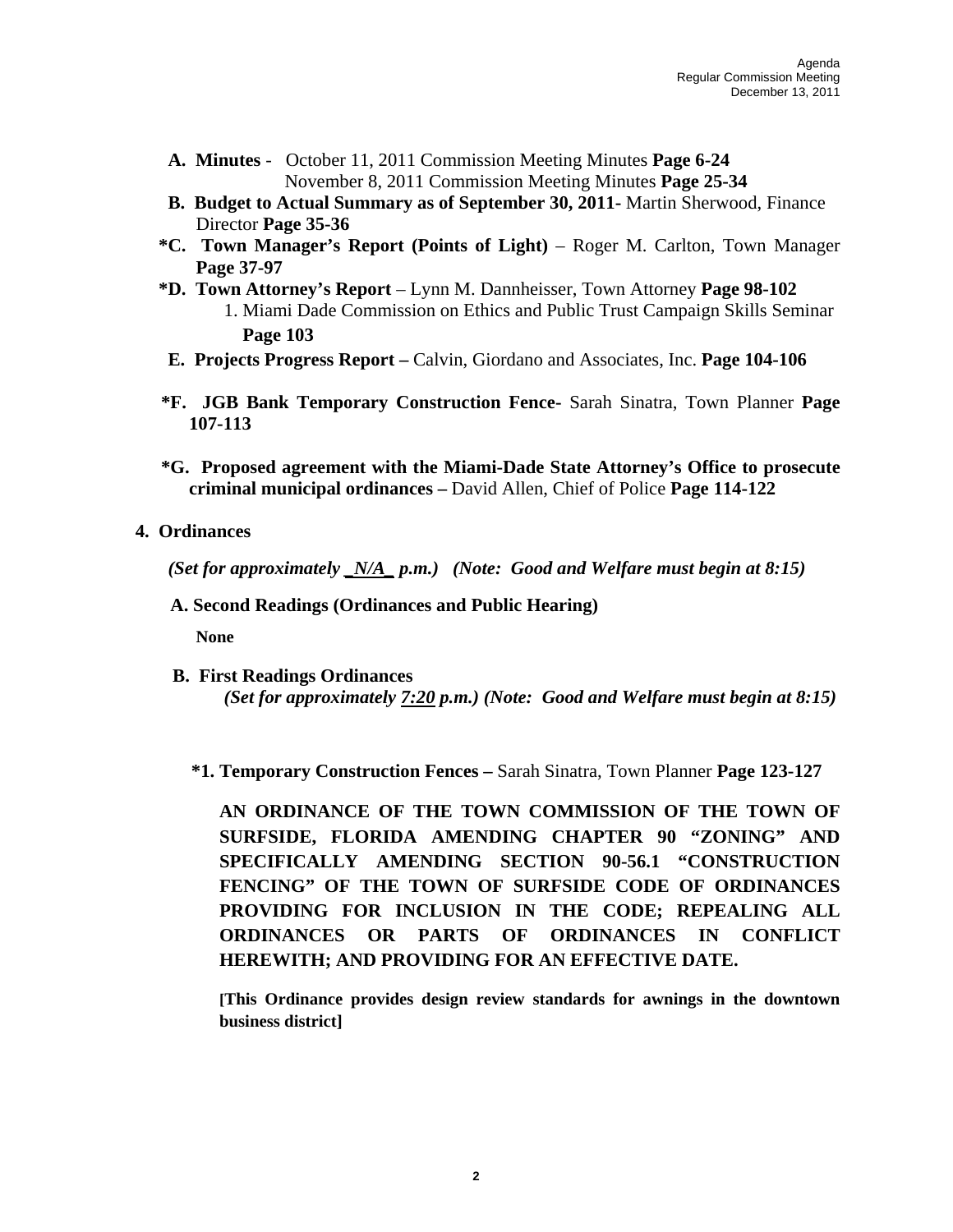**\*2. Town of Surfside Amended off Street Parking compliance for SD-B40 and Religious Places of Public Assembly Ordinance –** Lynn Dannheisser, Town Attorney **Page 128-136 (Linked to Item 5E)**

**AN ORDINANCE OF THE TOWN COMMISSION OF THE TOWN OF SURFSIDE, FLORIDA AMENDING CHAPTER 90 "ZONING," ARTICLE VII "OFF-STREET 1. PARKING AND LOADING," DIVISION 1 "OFF-STREET PARKING," SECTION 90-77 "OFF-STREET PARKING REQUIREMENTS" OF THE TOWN OF SURFSIDE CODE OF ORDINANCES FURTHER CLARIFYING OFF-STREET PARKING COMPLIANCE FOR THE SD-B40 ZONING DISTRICT AND OFF-STREET PARKING COMPLIANCE FOR RELIGIOUS PLACES OF PUBLIC ASSEMBLY; PROVIDING FOR INCLUSION IN THE CODE; REPEALING ALL ORDINANCES OR PARTS OF ORDINANCES IN CONFLICT HEREWITH; AND PROVIDING FOR AN EFFECTIVE DATE.** 

**[This Ordinance makes applicable the off-street parking requirement options for mitigation to changes of use from service business to retail or restaurant within the SD-B40 district and for religious places of public assembly. It also allows an opportunity for a property owner to apply for a reduction in mitigation on a case by case basis]** 

 **\*3. Awning Ordinance –** Sarah Sinatra, Town Planner **Page 137-144** 

**AN ORDINANCE OF THE TOWN COMMISSION OF THE TOWN OF SURFSIDE, FLORIDA AMENDING THE TOWN OF SURFSIDE CODE OF ORDINANCES BY AMENDING CHAPTER 14 "BUILDINGS AND BUILDING REGULATIONS" AND SPECIFICALLY AMENDING SECTION 14-52 "COMMERCIAL STANDARDS ESTABLISHED"; AND CHAPTER 90 "ZONING" AND SPECIFICALLY AMENDING SECTION 90-47 "YARDS GENERALLY, ALLOWABLE PROJECTIONS"; SECTION 90-49 "AWNINGS AND CANOPIES"; AND SECTION 90.99 "APPENDIX-EXHIBIT A, DESIGN GUIDELINES FOR SINGLE FAMILY RESIDENTIAL PROPERTIES, MULTIFAMILY AND COMMERCIAL PROPERTIES."; PROVIDING FOR INCLUSION IN THE CODE; REPEALING ALL ORDINANCES OR PARTS OF ORDINANCES IN CONFLICT HEREWITH; AND PROVIDING FOR AN EFFECTIVE DATE.** 

**[This Ordinance delegates to the Town Manager the authority to waive temporary construction fencing setback requirements and approval of certain graphics on said fencing]**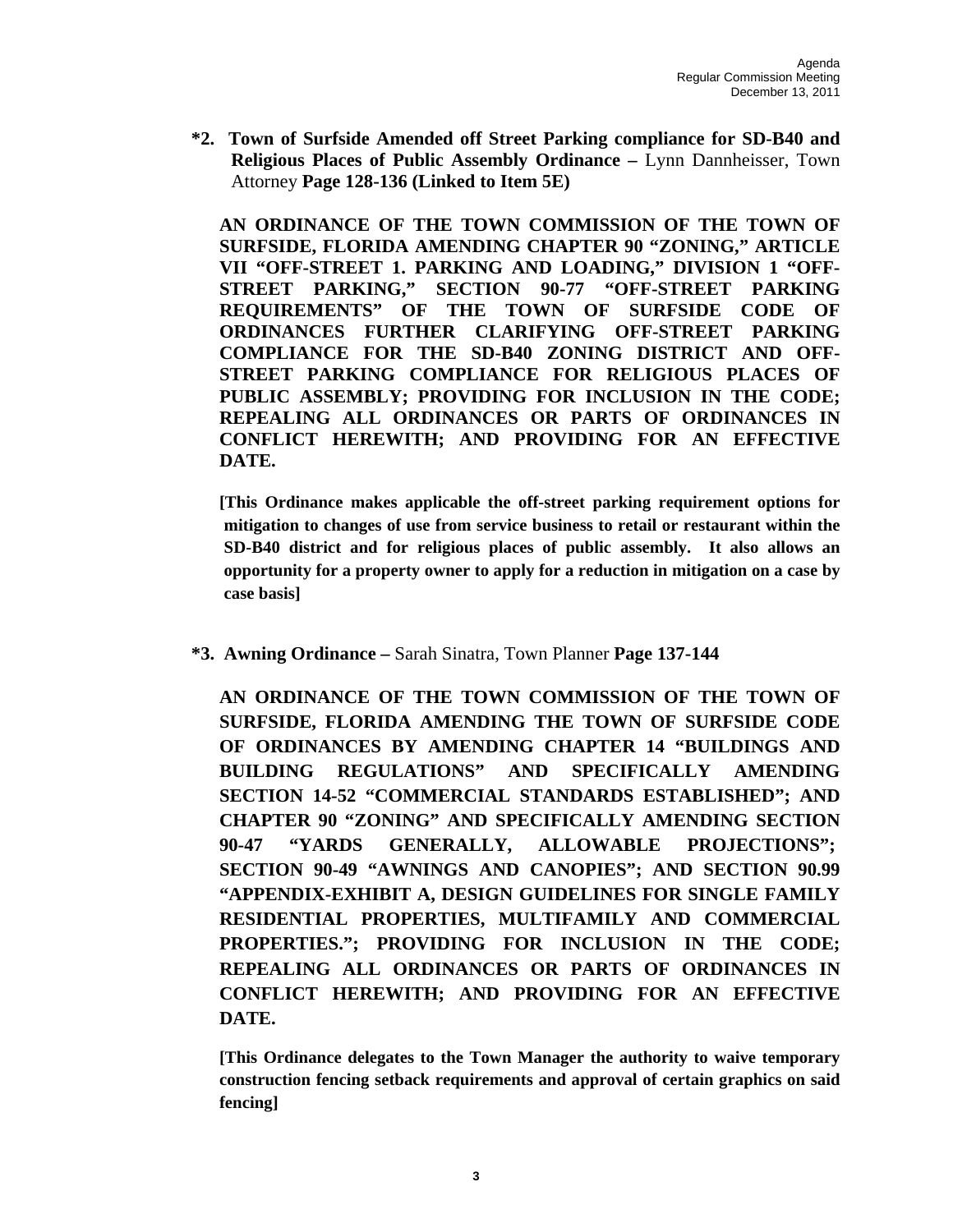#### **5. Resolutions and Proclamations**

*(Set for approximately 8:30 p.m.) (Note: Depends upon length of Good and Welfare)* 

- **\*A. Town wide Landscape Maintenance Contract Consideration with Luke's Landscaping –** Bill Evans, Public Works Director **Page 145-155**
- **B. Children's Movement of Florida** Vice Mayor Joe Graubart **Page 156-158**
- **C. Termination of the Beautification Committee and Appreciation to the Volunteer Members –** Roger M. Carlton, Town Manager **Page 159-162**
- **\*D. Solid Waste and Recycling Intergovernmental Cooperation Agreement with the Miami-Dade County Property Appraiser and Miami-Dade County Tax Collector Office's -** Martin Sherwood, Finance Director **Page 163-172**

**A RESOLUTION OF THE TOWN COMMISSION OF THE TOWN OF SURFSIDE, FLORIDA, PROVIDING FOR A UNIFORM METHOD OF COLLECTING NON-AD VALOREM ASSESSMENTS FOR RECYCLING SERVICES AND SOLID WASTE SERVICES; AUTHORIZING ENTER INTO AN INTERLOCAL AGREEMENT WITH MIAMI-DADE COUNTY TO PLACE THE TOWN'S PROPOSED NON-AD VALOREM ASSESSMENTS ON THE COUNTY TAX BILL; AND PROVIDING FOR AN EFFECTIVE DATE.** 

**E. Cost Recovery Consultant Fee Schedule –** Roger M. Carlton, Town Manager **Page 173-176 (Linked to Item 4B2)** 

**A RESOLUTION OF THE TOWN COMMISSION OF THE TOWN OF SURFSIDE FLORIDA, ADOPTING A COST RECOVERY CONSULTANT FEE SCHEDULE TO BE ESCROWED AND MAINTAINED FOR PURPOSES OF REIMBURSING THE TOWN FOR CONSULTANT FEES INCURRED; PROVIDING FOR IMPLEMENTATION; AND PROVIDING FOR AN EFFECTIVE DATE.** 

#### **6. Good and Welfare** *(Set for approximately 8:15 p.m.)*

*Public comments for subjects or items not on the agenda. Public comment on agenda items will be allowed when agenda item is discussed by the Commission.* 

#### **7. Town Manager and Town Attorney Reports**

Town Manager and Town Attorney Reports have been moved to the Consent Agenda – Item 3.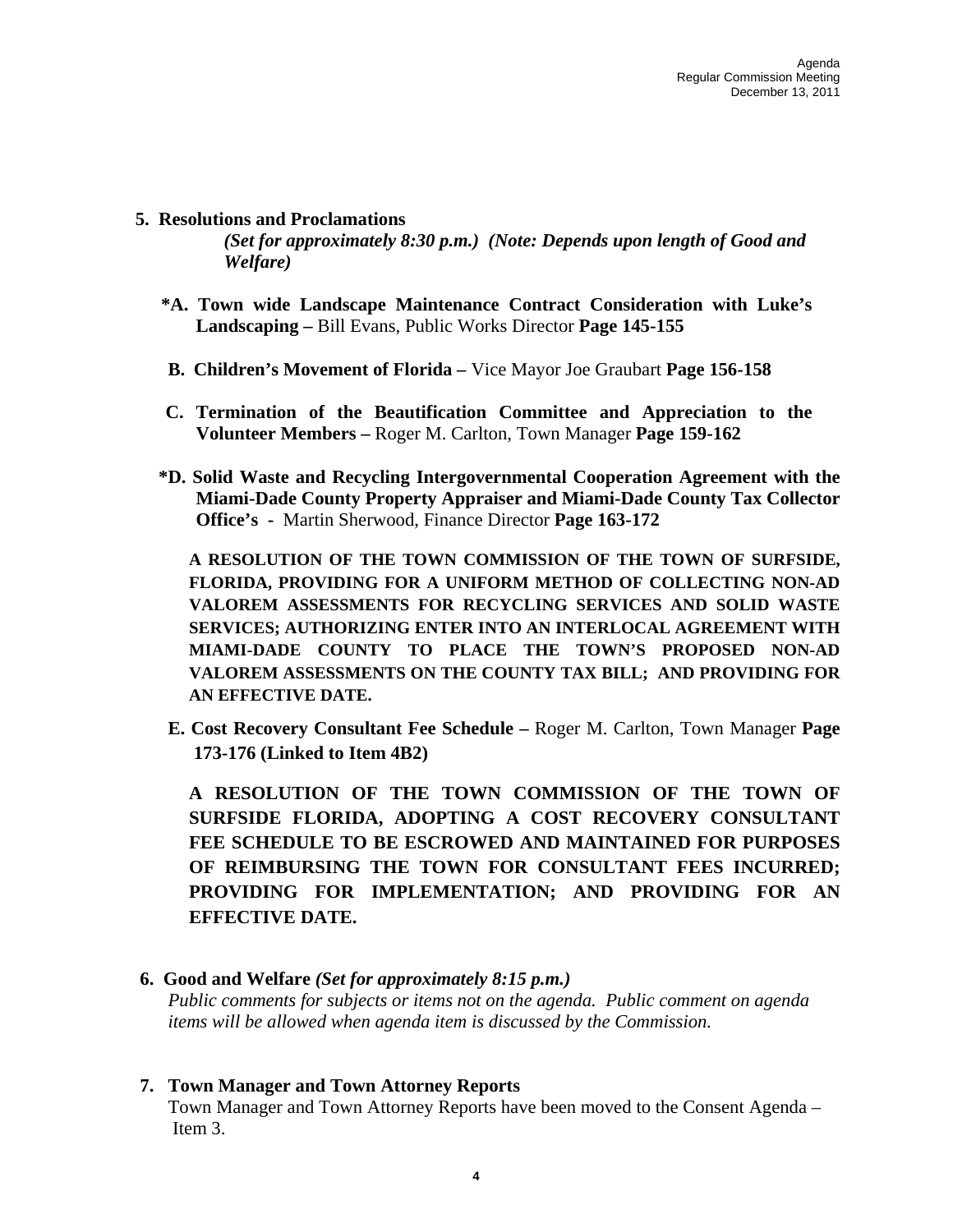*All items on the Consent Agenda are considered routine or status reports by the Town Commission and will be approved by one motion. Any Commission member may request, during item 1E Agenda and Order of Business, that an item be removed from the consent agenda and discussed separately.* 

### **8. Unfinished Business and New Business**

- **9. Mayor, Commission and Staff Communications**
	- **\*A. Adjustment to Town Commission Meeting Calendar for Calendar Year 2012**  Roger M. Carlton, Town Manager **Page 177**
	- **\*B. Parking Garage Feasibility Study Discussion** Roger M. Carlton, Town Manager **Page 178-182**
	- **\*C. Town Sponsored Candidate Debate** Mayor Daniel Dietch **Page 183**
	- **\*D. Campaign Transparency** Mayor Daniel Dietch **Page 184**
	- **\*E. Outcome of Communications Workshop** Roger M. Carlton, Town Manager **(Verbal)**
	- **F. Not schedule any future (Special) Town Hall meetings until after the elections** Commissioner Marta Olchyk **Page 185**
	- **\*G. Purchase of Audio/Visual Equipment for North Multi-Purpose Room** Vice Mayor Joe Graubart **Page 186 (Linked to Item 9I)**
	- **F. Five Years Financial and Strategic Plan Operations Point Staff Retreat Update–** Roger M. Carlton, Town Manager **(Verbal)**
	- **\*I. Expanded Programming in the Community Center** Roger M. Carlton, Town Manager **Page 187-191 (Linked to Item 9G)**

# **10. Adjournment**

Respectfully submitted,

 Roger M. Carlton Town Manager

THIS MEETING IS OPEN TO THE PUBLIC. IN ACCORDANCE WITH THE AMERICANS WITH DISABILITIES ACT OF 1990, ALL PERSONS ARE DISABLED; WHO NEED SPECIAL ACCOMMODATIONS TO PARTICIPATE IN THIS MEETING BECAUSE OF THAT DISABILITY SHOULD CONTACT THE OFFICE OF THE TOWN CLERK AT 305-893-6511 EXT. 226 NO LATER THAN FOUR DAYS PRIOR TO SUCH PROCEEDING. HEARING IMPAIRED PERSONS MAY CONTACT THE TDD LINE AT 305-893-7936.

IN ACCORDANCE WITH THE PROVISIONS OF SECTION 286.0105, FLORIDA STATUTES, ANYONE WISHING TO APPEAL ANY DECISION MADE BY THE TOWN OF SURFSIDE COMMISSION, WITH RESPECT TO ANY MATTER CONSIDERED AT THIS MEETING OR HEARING, WILL NEED A RECORD OF THE PROCEEDINGS AND FOR SUCH PURPOSE, MAY NEED TO ENSURE THAT A VERBATIM RECORD OF THE PROCEEDINGS IS MADE WHICH